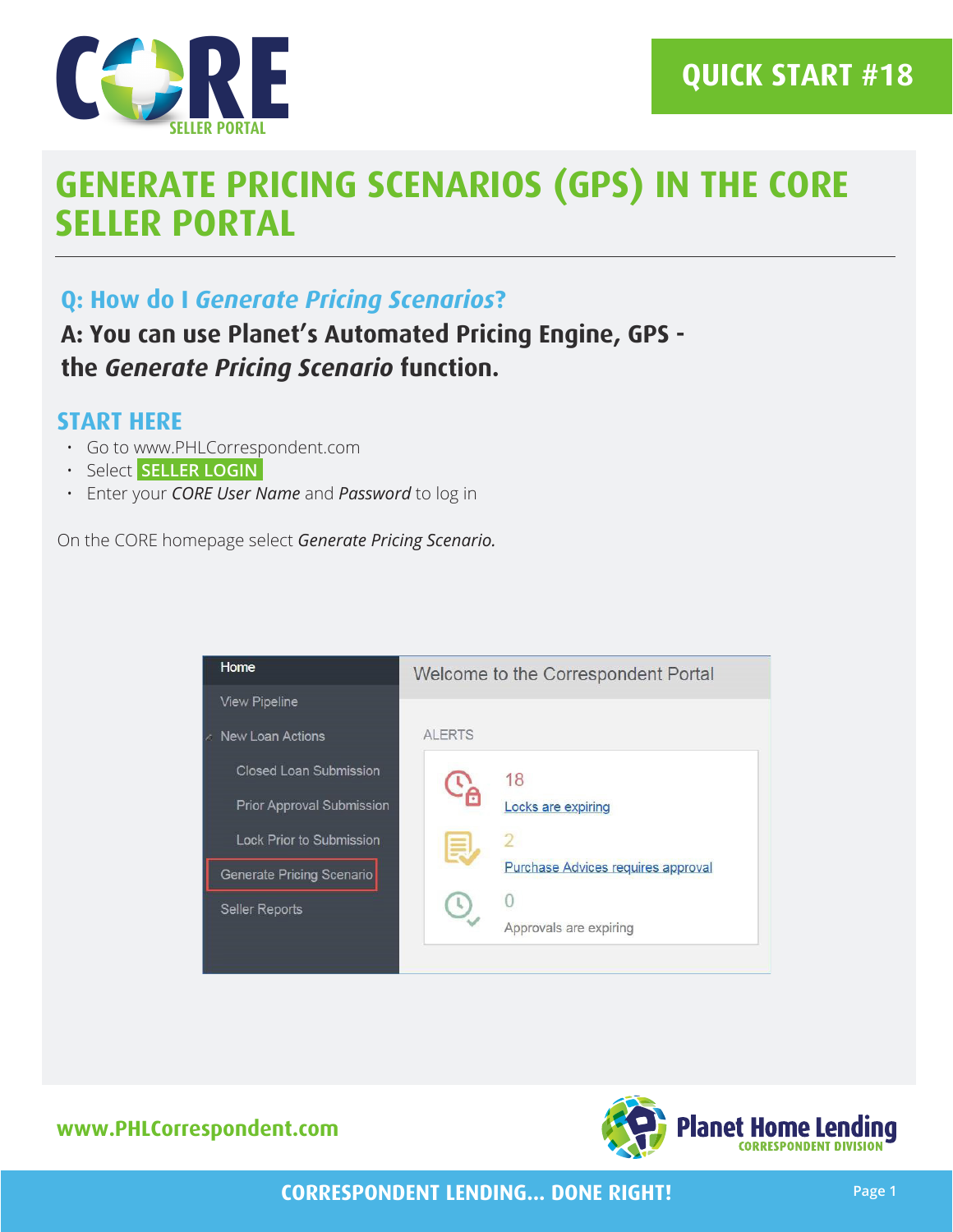

### **Generate Pricing Scenarios Continued**

Enter the loan details into GPS and click on *Price*. **NOTE:** All fields with an asterisk are required to obtain pricing.

| * Product:                 |                               | v.                    | Mandatory Commitment:        | m             |               |        |
|----------------------------|-------------------------------|-----------------------|------------------------------|---------------|---------------|--------|
| * Sub-Product:             |                               | v                     | Escrows/Impounds:            | @ Yes<br>O No |               |        |
| Program:                   |                               | ×                     | Purchase Price:              |               |               |        |
| * Loan Term (Mos):         | ÷                             |                       | * Appraised Value:           |               |               |        |
| * Interest Rate:           |                               |                       | * Base Loan Amount           |               | LTV Ratio:    |        |
| * Lock Days:               |                               | v                     | Mortgage Insurance Financed: |               |               |        |
| * Qualifying Credit Score: | ÷<br><b>Total Debt Ratio:</b> |                       | <b>Total Loan Amount</b>     |               | LTV Ratio:    |        |
| Credit History Completed:  | © Yes © No                    | <b>Credit History</b> | Concurrent Liens:            | \$0.00        | Max Credit:   | \$0.00 |
| Credit Grade:              |                               |                       | Remaining Closed-End Liens:  | \$0.00        |               |        |
| * Occupancy:               |                               | v                     | Remaining HELOC Balance:     | \$0.00        | Max Credit:   | \$0.00 |
| * Property Type:           |                               | v                     | Combined LTV Ratio:          |               | <b>HCLTV:</b> |        |
| Project Type:              |                               | ×                     | PMI Plan Type:               |               |               | ×      |
| * Property Zip:            |                               |                       | PMI Coverage Pct:            |               |               |        |
| Property State:            |                               | v                     | Homestead Property:          |               |               |        |
| * Number of Units:         |                               | ×                     | Texas Refinance Type:        |               |               | ×      |
| * Loan Purpose:            |                               | ×                     | Documentation Type:          |               |               | ×      |
| Reason for Refinance:      |                               | ×                     |                              |               |               |        |

#### **www.PHLCorrespondent.com**

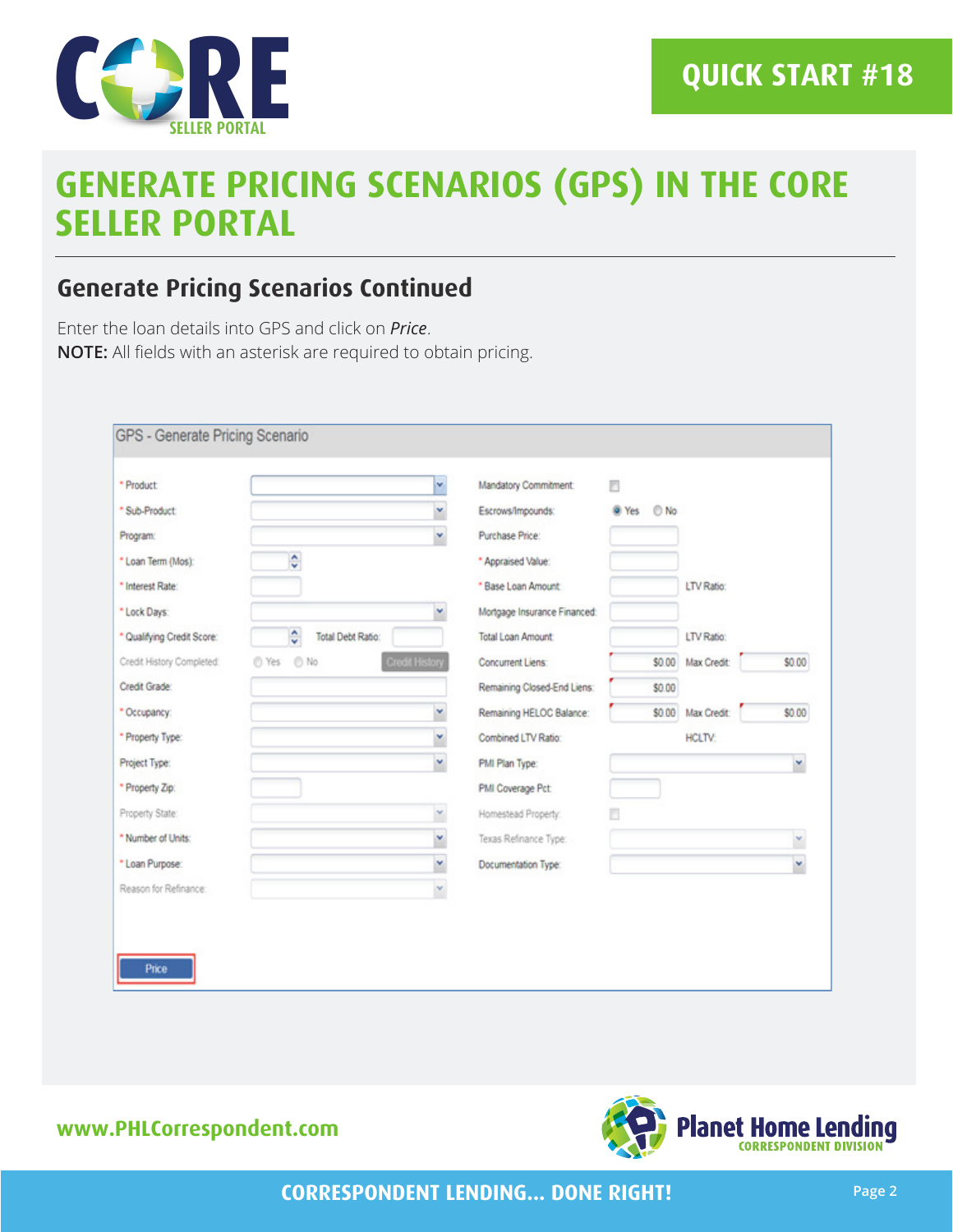

### **Generate Pricing Scenarios Continued**

GPS will provide pricing based on the information entered. Click on *Print* to print your pricing results. **NOTE:** While GPS is available 24/7, the scenario pricing provided is based on the most recently published *Planet Rate Sheet*.

|                                  | <b>RATE</b> | <b>PRICE</b> | <b>MARGIN</b> |
|----------------------------------|-------------|--------------|---------------|
| <b>Base Pricing</b>              | 4.500%      | 100.768%     | 0.000%        |
| <b>Adjustments</b>               |             |              |               |
| FICO/LTV Adjustment - FICO Score | 0.000%      | $-3.250%$    | 0.000%        |
| Loan Amount Adjustment From 1000 | 0.000%      | $-0.125%$    | 0.000%        |
| <b>Adverse Market Fee</b>        | 0.000%      | $-0.250%$    | 0.000%        |
| HomeReady LLPA Cap Credit        | 0.000%      | 1.750%       | 0.000%        |
| <b>Adjusted Total Pricing</b>    | 4.500%      | 98.893%      | 0.000%        |
| $\left($                         |             |              | r             |

**www.PHLCorrespondent.com**